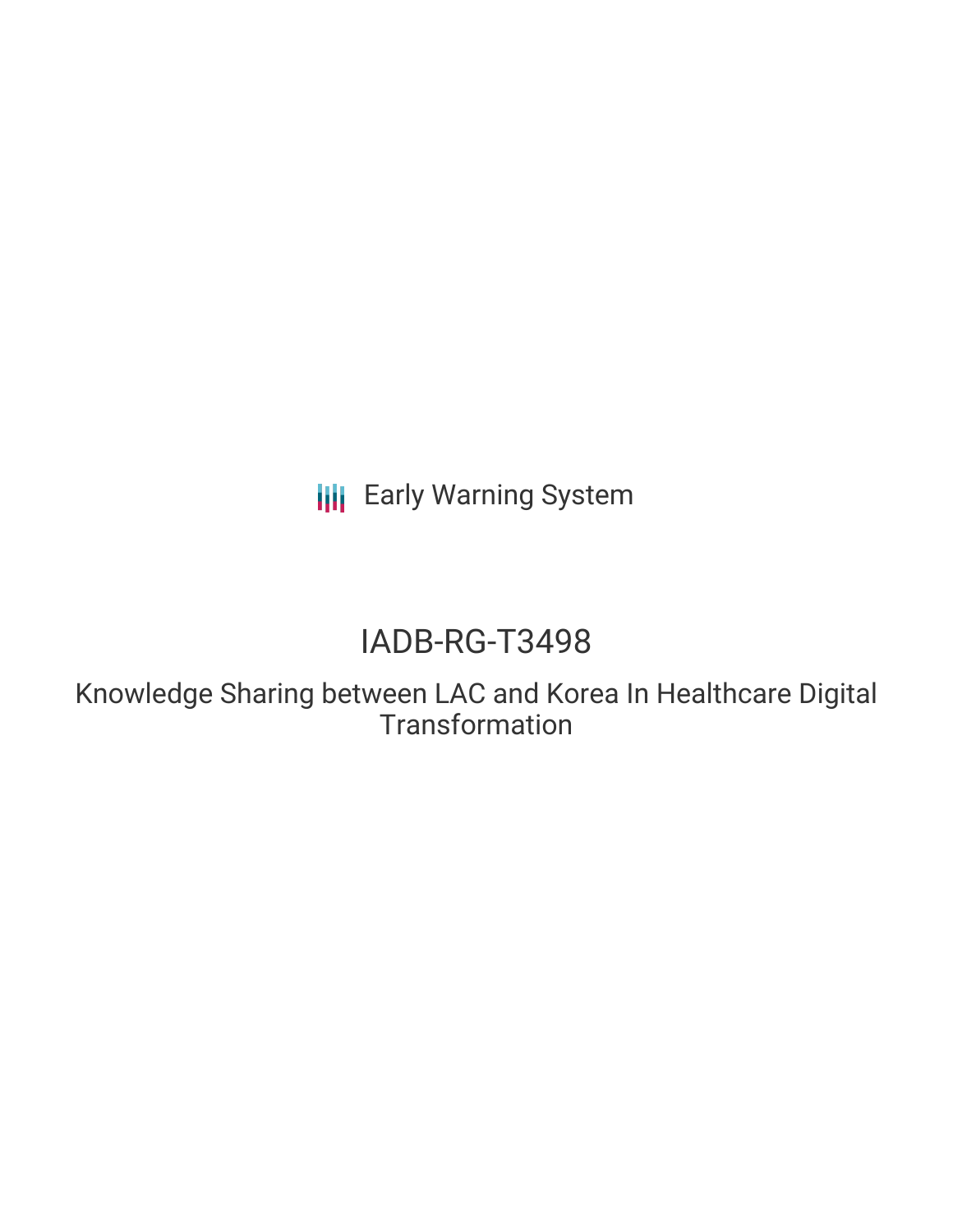

## **Quick Facts**

| <b>Countries</b>               | South Korea                                 |
|--------------------------------|---------------------------------------------|
| <b>Financial Institutions</b>  | Inter-American Development Bank (IADB)      |
| <b>Status</b>                  | Approved                                    |
| <b>Bank Risk Rating</b>        | C                                           |
| <b>Voting Date</b>             | 2019-10-28                                  |
| <b>Borrower</b>                | Regional                                    |
| <b>Sectors</b>                 | Education and Health, Technical Cooperation |
| <b>Investment Type(s)</b>      | Grant                                       |
| <b>Investment Amount (USD)</b> | $$0.50$ million                             |
| <b>Project Cost (USD)</b>      | $$0.50$ million                             |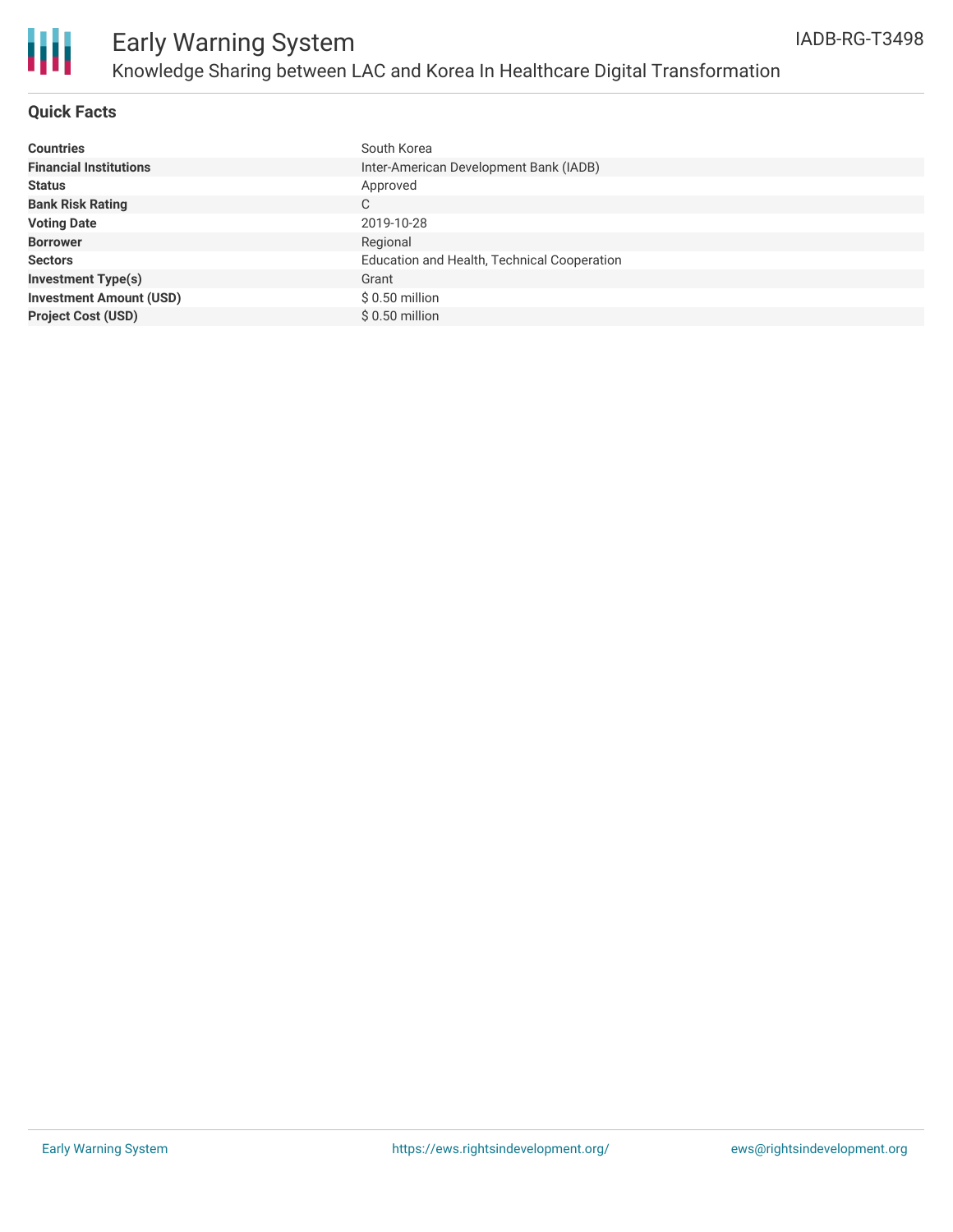

### **Project Description**

The objective of this technical cooperation is to facilitate knowledge sharing between South Korea and health workers in the Latin America and Caribbean Region through virtual and in person training in the use of technology in the provision of specialized hospital services and the purchase of health services from private providers to increase efficiency in public spending.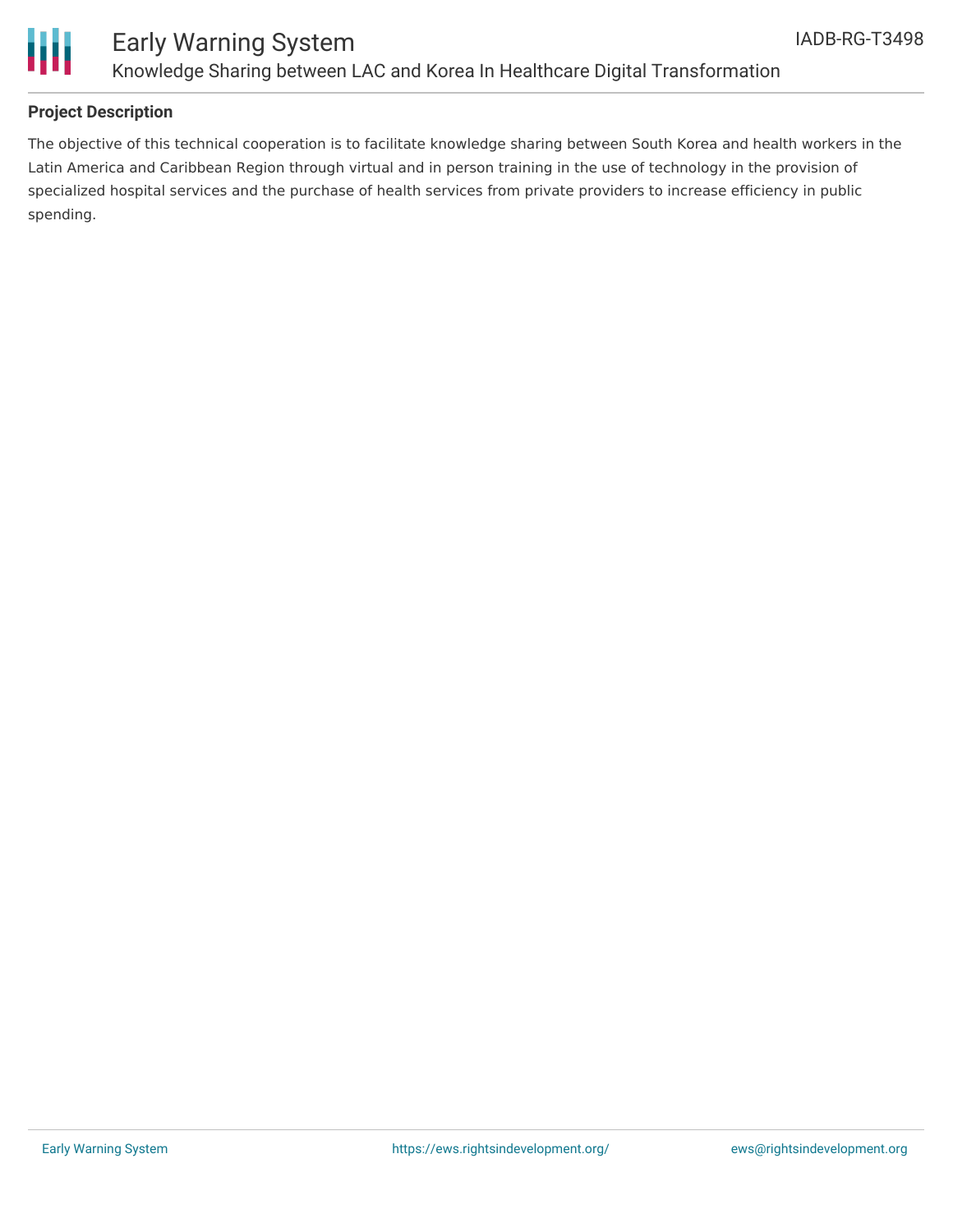

# Early Warning System Knowledge Sharing between LAC and Korea In Healthcare Digital Transformation

#### **Investment Description**

• Inter-American Development Bank (IADB)

South Korea Poverty Reduction Fund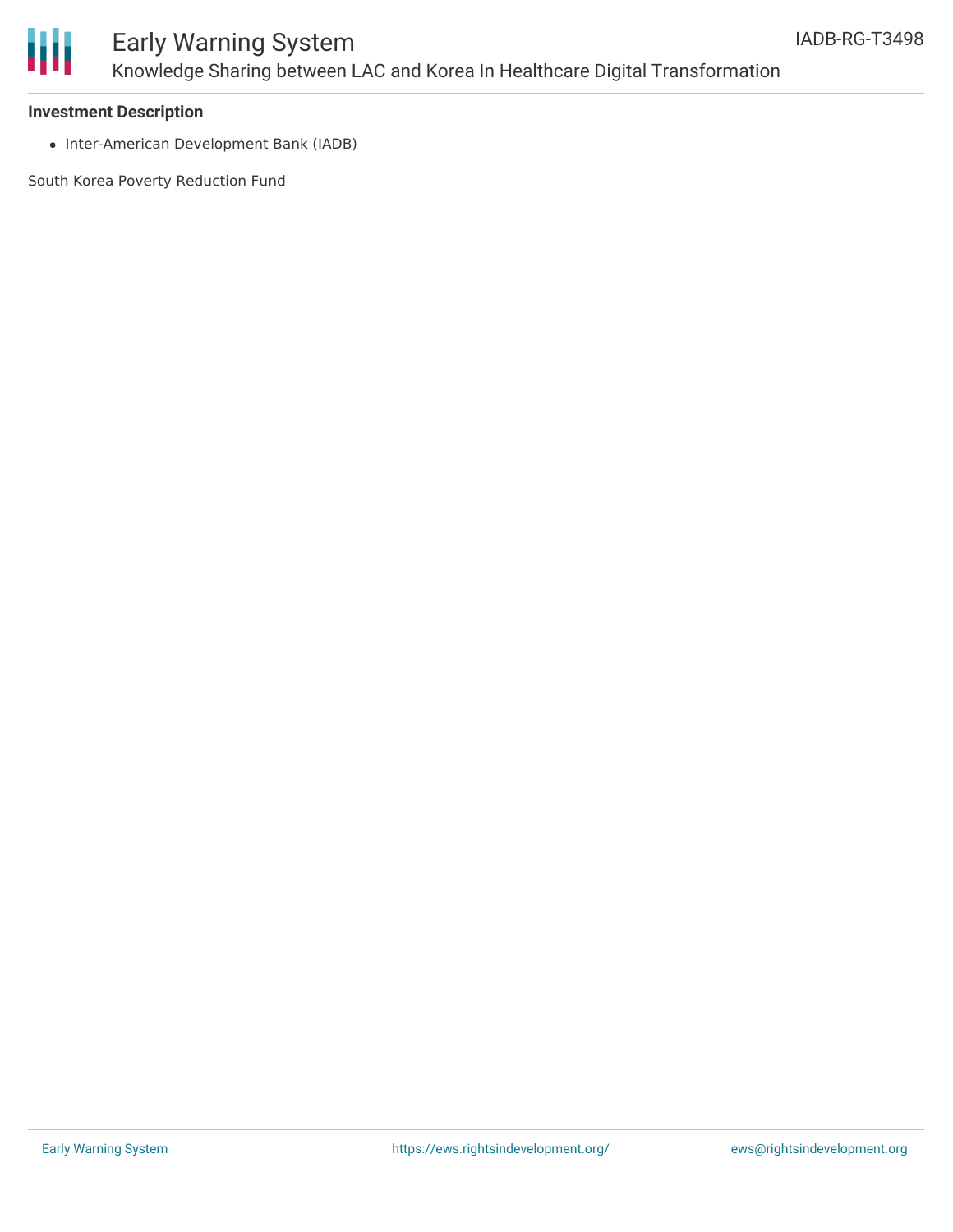

#### **Contact Information**

#### ACCOUNTABILITY MECHANISM OF IADB

The Independent Consultation and Investigation Mechanism (MICI) is the independent complaint mechanism and fact-finding body for people who have been or are likely to be adversely affected by an Inter-American Development Bank (IDB) or Inter-American Investment Corporation (IIC)-funded project. If you submit a complaint to MICI, they may assist you in addressing the problems you raised through a dispute-resolution process with those implementing the project and/or through an investigation to assess whether the IDB or IIC is following its own policies for preventing or mitigating harm to people or the environment. You can submit a complaint by sending an email to MICI@iadb.org. You can learn more about the MICI and how to file a complaint at http://www.iadb.org/en/mici/mici,1752.html (in English) or http://www.iadb.org/es/mici/mici,1752.html (Spanish).